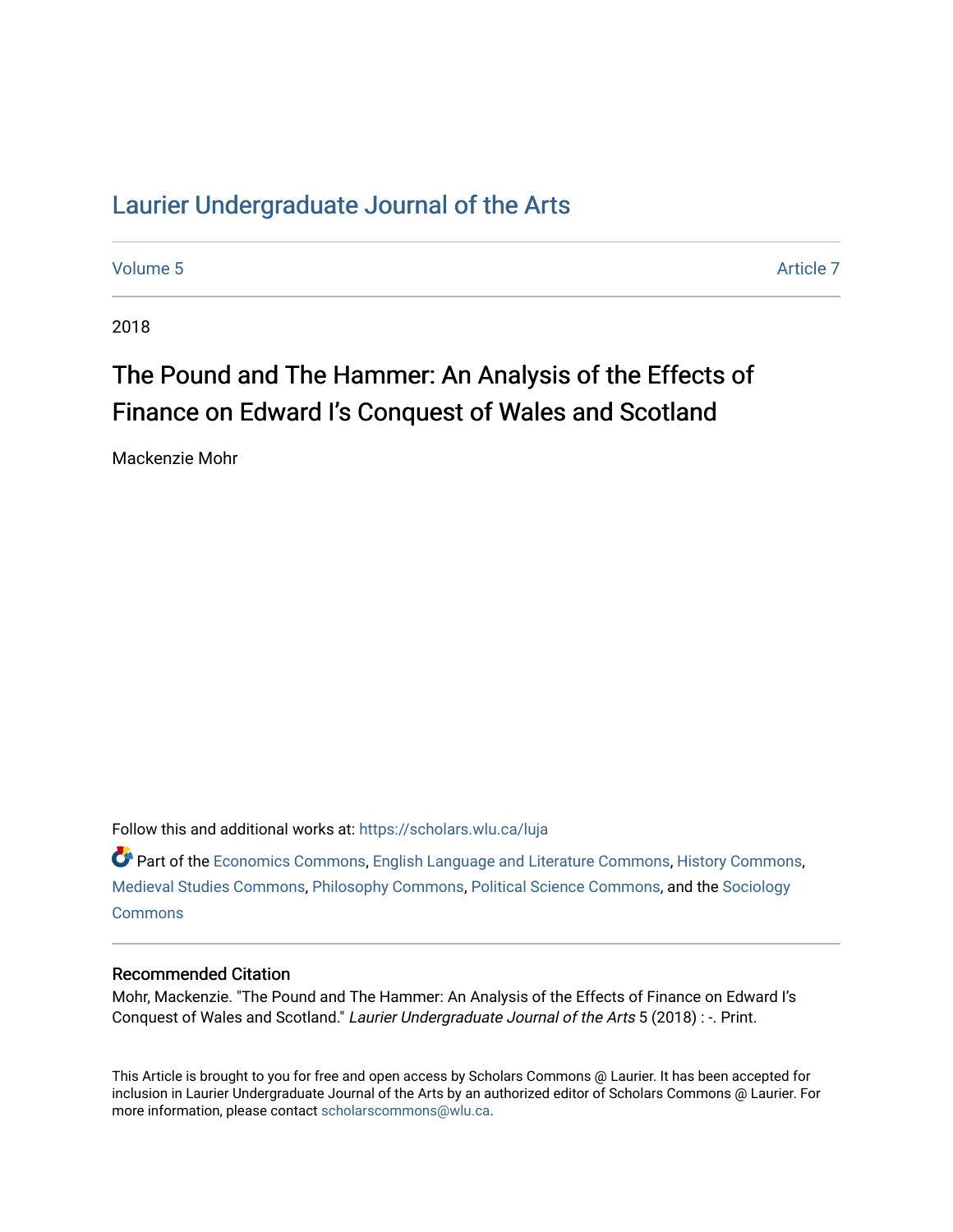# The Pound and The Hammer: An Analysis of the Effects of Finance on Edward I's Conquest of Wales and Scotland

# *Mackenzie Mohr*

The idea of medieval conquest and war is one that has been immensely popular in modern media, especially over the past century. Whether in movies, novels, or television shows, this topic has been romanticized and adapted to a degree that often makes it difficult to remember the reality of the events and cultures upon which these adaptations are based. Additionally, in viewing the plethora of fantasy and medievalist media, it is important to remember that war and conquest were very real parts of medieval life. These wars and their consequences defined several aspects of modern society; in fact, today's geopolitical situation can arguably be seen as a culmination of these conflicts and wars, with today's borders and nation states defined by the results of a long history of violence and battle. This reality is most evident in the case of Europe, where centuries of war shaped a political landscape that is still very relevant to any discourse of modern politics. For example, the modern concept of the United Kingdom is by no means a recent invention, as entwined in its foundation are the results of centuries of medieval conflict and conquest, for it was the wars of multiple English kings that helped shape the political borders and ties still present today. Debatably, among the most significant contributions to the unification of the United Kingdom are King Edward I's wars of conquest, namely those for the principality of Wales and the kingdom of Scotland.

While these nations had been entangled for centuries prior to these wars, it was Edward I who bound them together under a single political overlordship. In fact, Edward would be the last king to rule over the entire British mainland, creating a unified landscape that lasted nearly three hundred years and served in part as the foundation of the modern United Kingdom (King and Etty 28). Edward I was famed for his great military success as well as his advancements in English law and politics, both of which can be seen in his endeavours in Wales and Scotland. Although Edward was successful in bringing Scotland and Wales under his rule, the circumstances surrounding the submission of the two nations were quite different. In his Welsh conquest—ended formally in 1284 with the Statute of Wales at Rhuddlan—Edward fully annexed and incorporated Wales into his kingdom by means of successful military conquest ("Statute of Wales" 422). However, his con-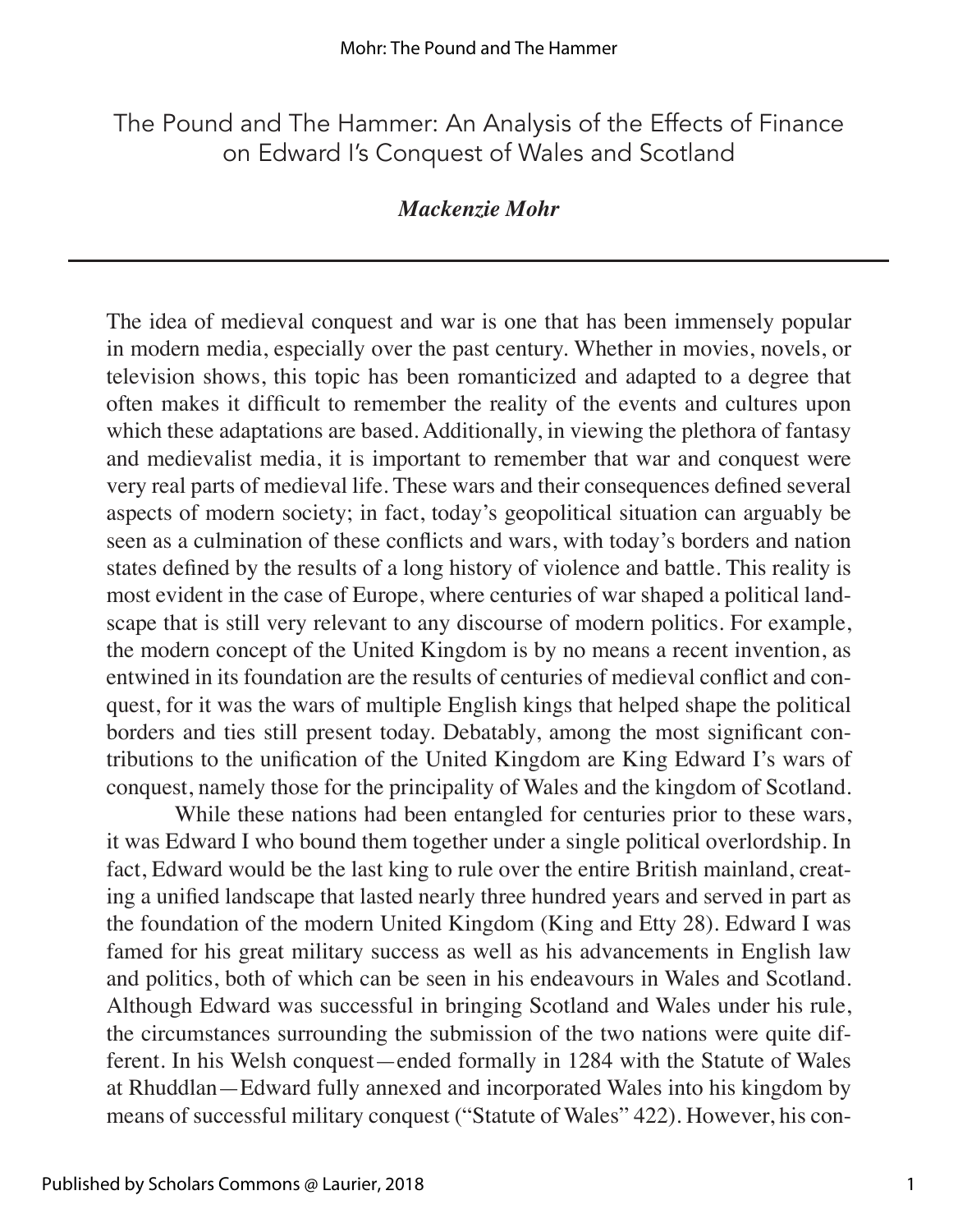quest of Scotland, which followed a series of conflicts eventually settled in 1305, was neither successful nor complete (King and Etty 28). Scotland was incorporated under Edward's leadership through a political surrender by the Scots, rather than by means of a decisive defeat; for this reason, the Scots were able to retain control of their land under an English administration.

The subject of why Edward was successful in conquering Wales but not Scotland has been much debated and discussed among scholars. Overall, however, the two are difficult to compare because the circumstances of Edward's kingdom had shifted drastically between the two conflicts, which occurred years apart. The financial situation of England was in a far worse state at the time of the Scottish conquest than it had been with Wales, due to years of warring and expensive castle building; additionally, the financial states of Wales and Scotland were very different, to the advantage of the Scots. Related to the resources available to each of the involved parties, the differences in the administrative structure and capability between Wales and Scotland were significant, with England facing a far more solidly developed administration in Scotland. Finally, and also related to the Crown's economic state, the military situation that Edward faced in each of his conquests was completely changed: the English troops were well supplied and reinforced in Wales, but in Scotland they faced difficulties with food supply and financing. These circumstances rendered the English unable to capture a solid foothold in Scotland before the supply difficulties of winter drove them back. All of these factors are intrinsically linked to crucial role that finances played in medieval warfare. Ultimately, it was the change in England's economic security at the time of each conquest, especially when met with Wales' lack of centralization in contrast to Scotland's well-established administration, that was the driving factor in the outcome of Edward's conquests.

One of the most essential resources to winning wars is money, and the conquests of Edward I were a testament to that fact, as the kingdom's financial situation played a critical role in his wars against Wales and Scotland and was crucial in determining the outcome of both. Money and resources affect the number of soldiers that can be employed, the duration of their employment, and their effectiveness in combat. Because of these factors, Edward's financial situation came into play in both conquests and demonstrated how drastically the circumstances of the kingdom had changed in the years between his wars in Wales and Scotland. In his conflict with Llywelyn ap Gruffydd, the Prince of Wales, Edward's strong financial position—especially compared to that of Wales—was key to his overall victory, while his ability to create an effective supply line and replenish his troops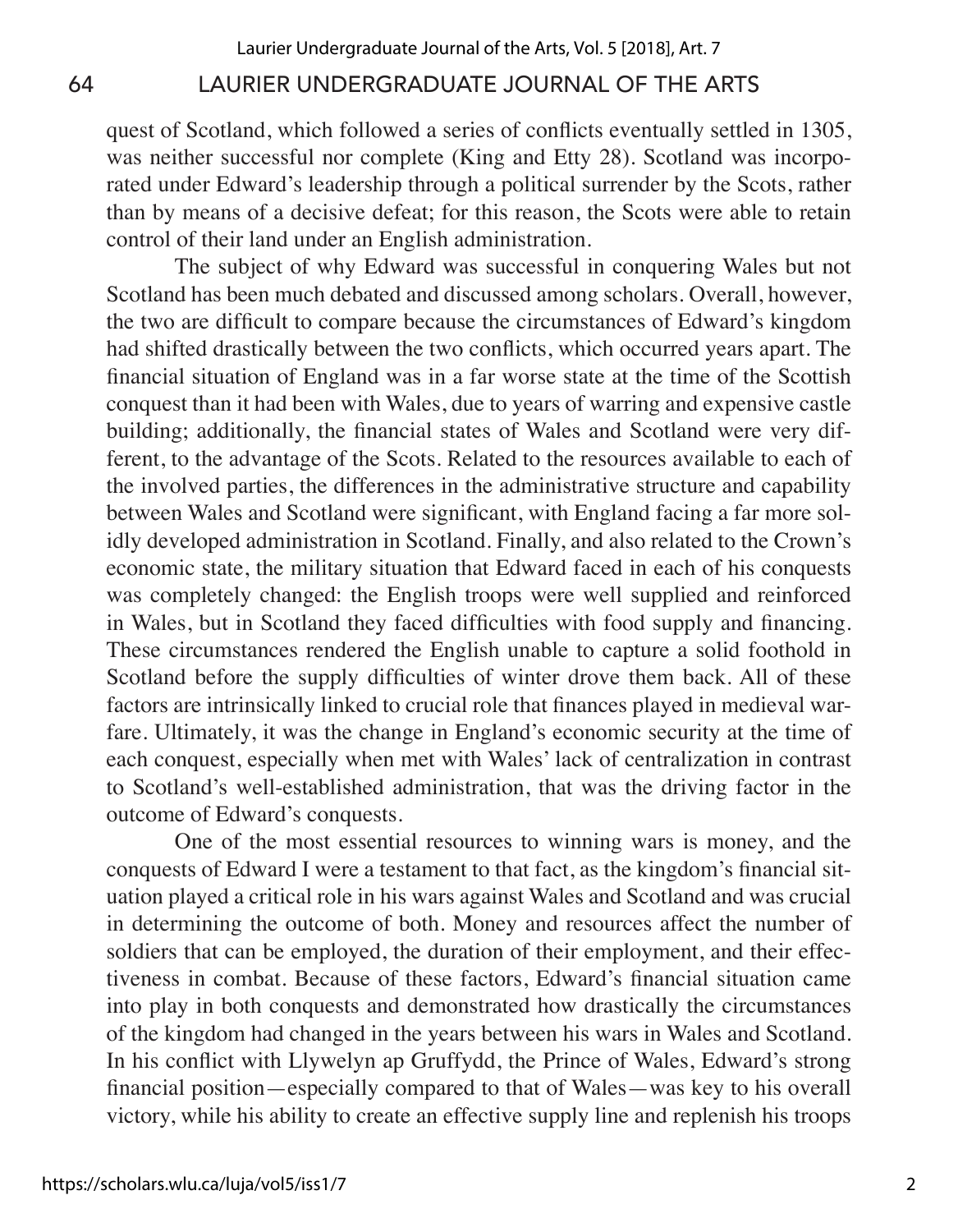with Welshmen during his actual campaign was key in his military success. In contrast, Edward's efforts to crush a nationwide rebellion in his conflict with the Scots was a situation where Edward repeatedly faced financial crises due to years of war and extensive castle-building programs. This lack of financial resources thus hindered Edward's military strength and success in Scotland.

There were two wars involved in the conquest of Wales: a brief campaign in 1277 after tensions against Llywelyn came to a head, beginning with his refusal to pay homage to Edward; and a far more serious and expensive war beginning in 1282, in which Edward sought to completely subjugate the Welsh principality (Prestwich, Edward I 182). The first conflict was resolved fairly easily by the English through combat and was concluded by a peace treaty, through which Llywelyn formally recognized Edward's authority and severe indemnities were levied on the Welsh (Prestwich, Edward I 181). The second—and more significant—of the conflicts began in 1282, when the Welsh prince Dafydd, Llywelyn's brother, who supported Edward in his first attack, revolted after Edward did not supply adequate rewards for his service (Prestwich, Three Edwards 14). Llywelyn and a number of other Welsh lords then rose to support Dafydd against Edward (Prestwich, Three Edwards 14). The English quickly responded and saw much progress early in the campaign, but faced numerous defeats in the south of Wales and a serious loss at Anglesey (Prestwich, Edward I 188–192). However, the English rallied, receiving vital reinforcements from Gascony in November of 1282, and Llywelyn was killed while attempting to move out of Snowdonia, leading to disaster for the Welsh (Prestwich, Edward I 191–194). The resistance then quickly deteriorated, and after Edward took Dolwyddelan Castle and secured Snowdonia, Dafydd was soon captured and peace was made (Prestwich, Edward I 195–196).

While the English did achieve many important military victories in this war, it was Edward's vast resources that enabled him to defeat the Welsh—that, and also his ability to replenish and supply his troops. Edward's England was one that, compared to Wales, was highly populated and rather wealthy. Edward's first financial advantage was his ability to receive income from many sources. For example, in November 1282, summons were issued for county representatives to appear at assemblies to grant a taxation to fund the war; in Northampton such a tax was granted, thus providing Edward with significantly more funds going into the conflict (Prestwich, Edward I 197). Additionally, Edward was able to muster large numbers of paid soldiers—and even more who were unpaid, serving their feudal duty—indicating the substantial wealth of resources at his disposal (Prestwich, Edward I 196–197). The incomes of commerce, farming, and trade also supplied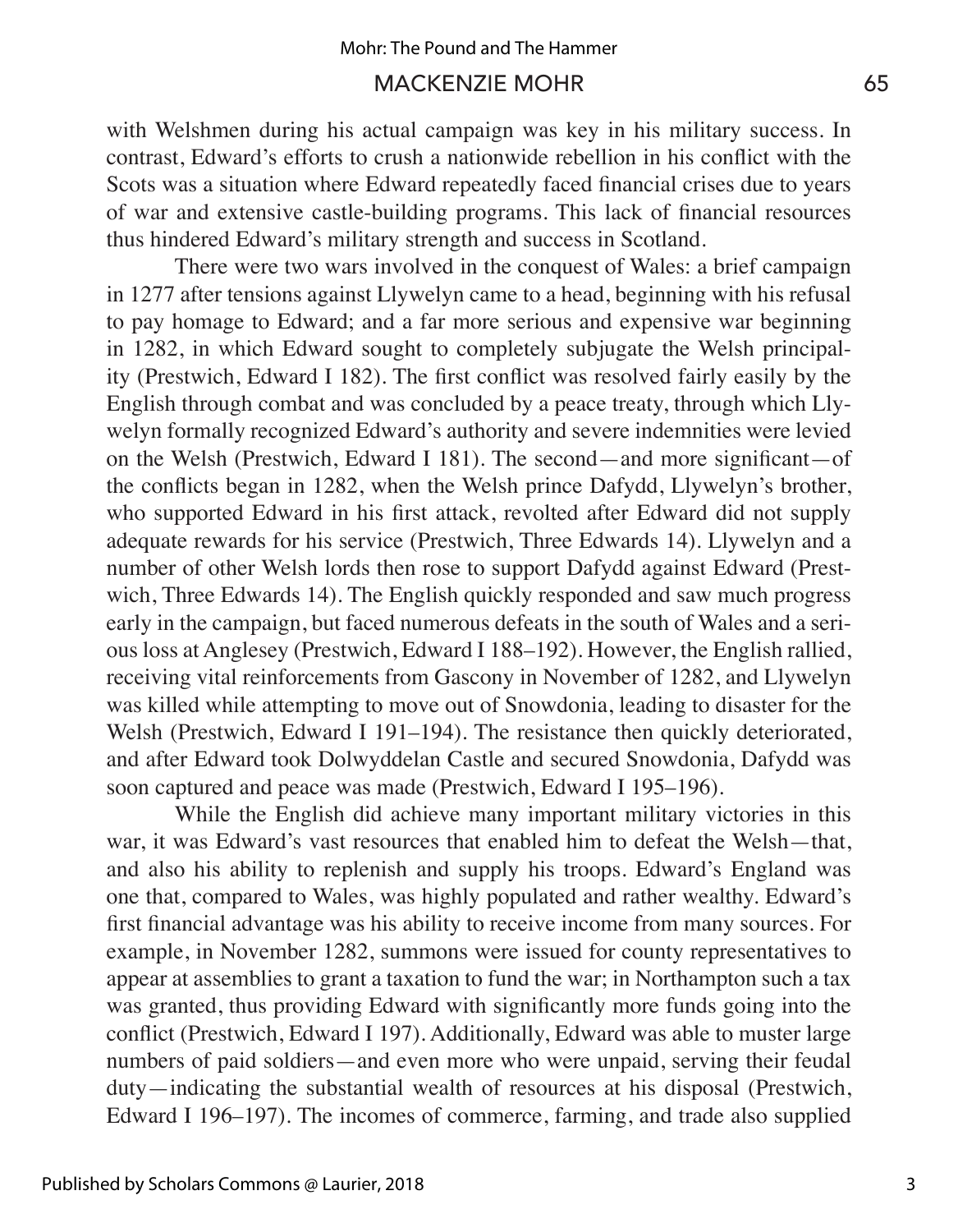Edward's coffers significantly. Analyzed comparatively, Edward's resources were far more substantial than those of Wales. Being far more sparsely populated and situated largely on rough, infertile lands, Wales had far fewer opportunities for generating income. For example, records show that Llywelyn earned a mere £17 annually from customs revenue, compared to Edward's £10,000 in the same period (Morris 136). To compound this difference, the Welsh faced extreme indemnities from the Treaty of Montgomery that established Llywelyn as Prince of Wales (Morris 136–137). While this financial situation put England at an extreme advantage over Wales in Edward's conquest, his ability to supply his troops proved to be critical in the finances of the war.

Similarly, the enemy that Edward faced in Wales was one that was significantly less politically developed than those in either England or Scotland, which would have serious effects on Edward's success in Wales. As R.R. Davies points out, "Llywelyn's principality was never more than a loose federation kept together by fear, success, and the force of his personality," and thus under pressure of the English, divisions soon became apparent (323). These divisions can be seen clearly in the first Welsh war, where Llywelyn's own brother Dafydd turned to Edward's cause. This benefited Edward greatly and would in the second war see Wales ultimately conquered. The division in the Welsh principality enabled Edward to maintain important Welsh allies, such as Gruffydd ap Gwenwynwyn of Powys. This too benefited Edward by enabling him to replenish his troops with Welshmen, notably while stationed at Rhuddlan (Prestwich, Edward I 186–190). While Edward took advantage of the tensions of the Welsh lords, the overall primitivity of the Welsh nation also improved Edward's efforts. Wales was very sparsely populated and still relied on self-sufficiency rather than on a market economy; furthermore, the use of money was still relatively uncommon, complicating Llywelyn's efforts to pose a nationwide resistance (Prestwich, Edward I 171). Similarly, as Michael Prestwich points out, "there was not the tradition of taxation which existed in England" (Edward I 173). This lack of taxation system would also cripple Llywelyn, providing much less income to fund his resistance. This situation that so benefited Edward in Wales would be completely different from that of Scotland, the latter being a well-established kingdom with more developed resources. This will be later demonstrated in the analysis of Edward's efforts in Scotland.

A major concern in any extended military venture is that of supplying troops in enemy territory. Due to his vast finances and resources, Edward was able to import a significant amount of provisions from England and Ireland. He was able to collect 1500 quarters of wheat and 2000 quarters of oats from each of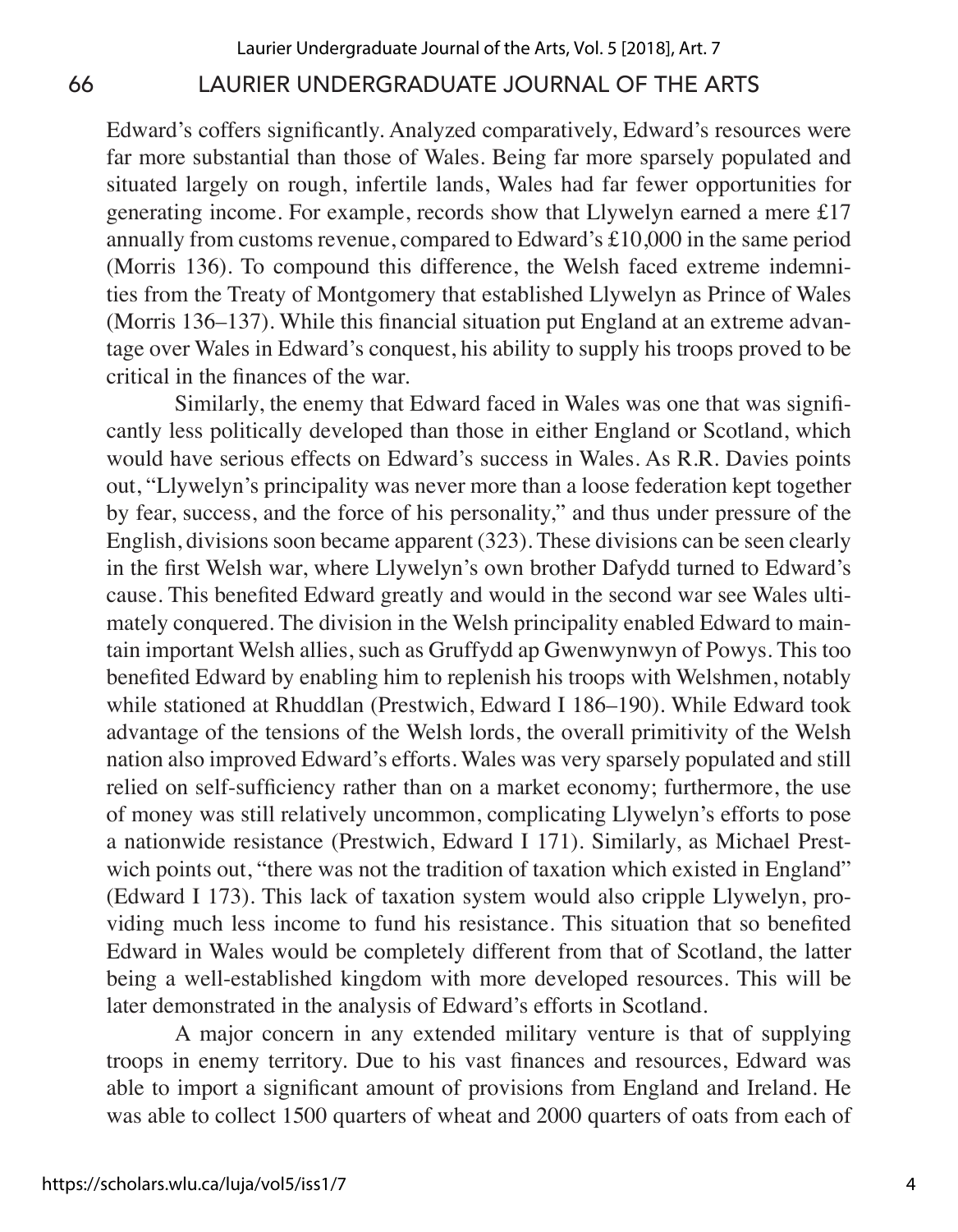the English counties and even larger amounts of wheat and animals for food from Ireland and Gascony, providing a large store of provisions and supplies for his troops in the upcoming war (Prestwich, Edward I 198–199). Additionally, Edward was able to maintain steady supply lines as he progressed through Wales, a crucial variable in his victory. His allies along the Marches and the castles that he captured along the coast of Wales, such as Cardigan and Carmarthen, enabled Edward to stockpile supplies to feed his troops (Rowlands 43), which in turn enabled him to wage a longer campaign, even through the winter. Lacking this ability in the instance of Scotland would prove just as critical in his failure.

The financial state of the English Crown going into the Scottish conquest—as well as the situation in Scotland as a whole—was a stark contrast to that of the expedition into Wales. After King Alexander III of Scotland died, along with his only heir, Margaret, the Scots went to Edward to commit judgment upon which claimant had the greatest right: that of John Balliol or of Robert Bruce (King and Etty 16–19). Edward called representatives of the Scots to England, where he too would pass judgment and, in the end, Balliol was chosen and installed in 1292 (King and Etty 16–19). However, when growing tensions between the Scots and Edward came to a head, war broke out and Edward quickly moved through Scotland, where the resistance soon fell, following which Balliol submitted and was taken captive (King and Etty 20–22). Edward then established an English administration, which the Scots largely opposed (King and Etty 23–24). This lack of support became a public rebellion that was led by William Wallace and Andrew Murray, who were joined by a number of Scottish nobles, and earned substantial victory against the English puppet government at Stirling (King and Etty 23–24). In the summer of 1298, Edward quickly mustered a large expeditionary force and led it into Scotland, defeating Wallace at Falkirk. The conflict became a war of attrition and soon Edward faced financial difficulties, forcing him on a number of occasions to agree to truces with gains until 1302 (King and Etty 24–26). After this, Edward was able to muster enough forces to launch an expedition into Scotland, sustained even in winter. Then, in 1304, the Scots surrendered, although Edward had not by any means conquered the country (King and Etty 27). This lack of military success is significant and its difference from the Welsh campaign had much to do with the ultimate shift in Edward's financial situation

The Edward who invaded Scotland was very different Edward from the Edward who invaded Wales. This was a man who was economically strained, as is evident in the results of this war. Following his successful campaign in Wales, Edward famously engaged in an expansive castle-building program that yielded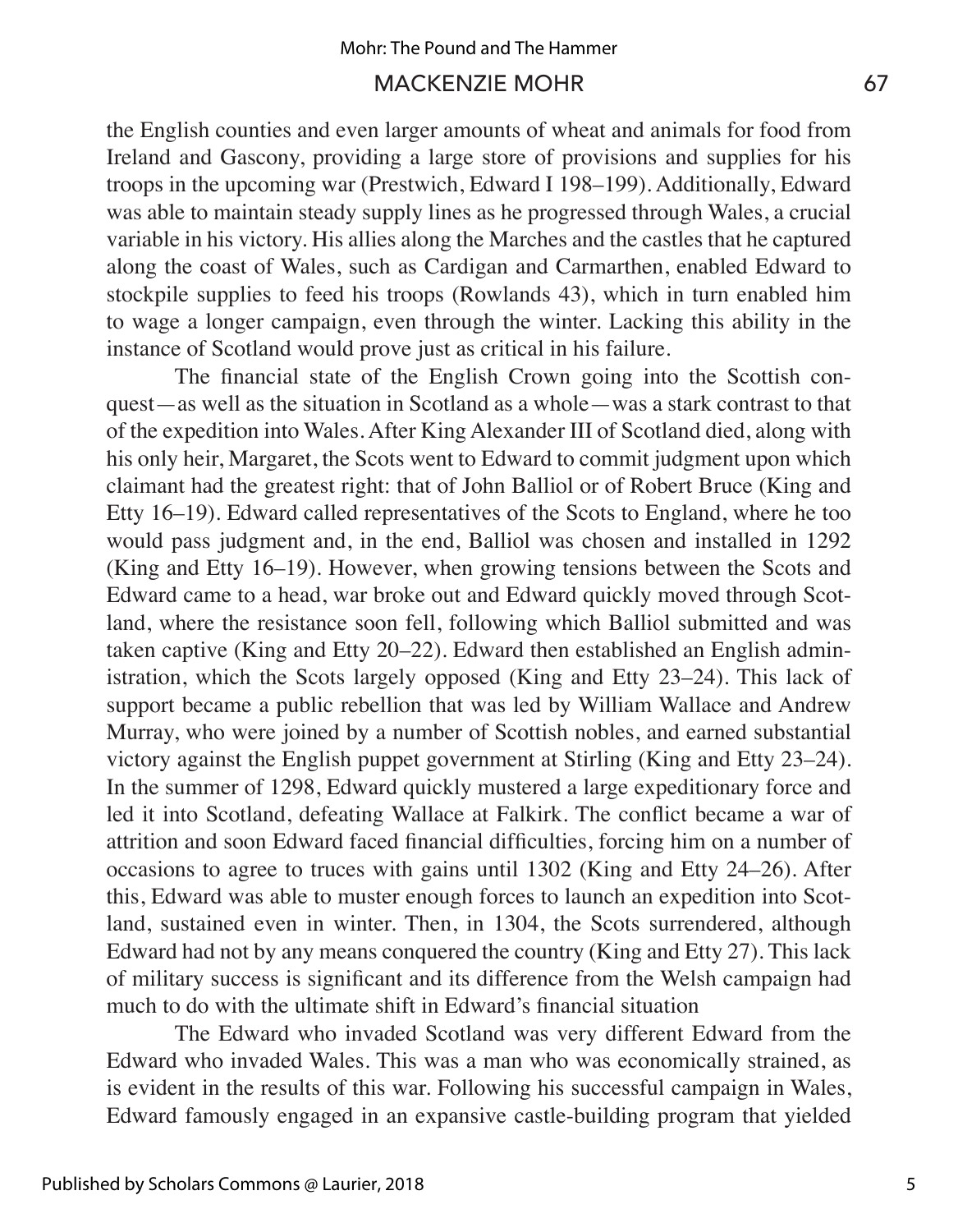some of the most beautiful castles in history. These castles, with a scale and grandeur that had never before been seen in England and Wales, were enormously expensive and their construction drained the Crown's finances significantly. So extreme were these expenses, that many of the castles, most notably Beaumaris, were left incomplete (Rowlands 52). Nonetheless, by 1301, well into the struggle with Scotland, the expenses of these castles and of the King's works in Wales reached some £80,000 (Rowlands 52). This financial situation was exacerbated by the expenses overall in his Welsh wars, including payment for soldiers, supplies, and loans taken by the Crown; the total of Edward's expenses in Wales, including the castles and his campaigns, reached £120,000 (Prestwich, Edward I 200). This debt considerably limited his ability to wage war in Scotland, hindering his capacity of employing and, far more importantly, feeding and sustaining armies.

Edward's financial difficulties and their disastrous effects on his attempt to subdue Scotland were well known to him. The chronicle of Peter Langtoft, recognized for its authority on the reign of Edward I, includes a response by Edward to his earls and barons in 1300 regarding the financial situation: "On another side, I say to you, I am without money, / Of which I must have aid of my land, / If I am to recommence the war of Scotland" (Langtoft 249). From this statement it is clear that Edward realized the necessity of funds to the continued campaign in Scotland and was in dire need of replenishment. This situation would affect Edward most in his attempt to sustain the conflict in the winter, where a lack of money—and therefore a lack of supplies and of food—would force Edward to contend with desertion and make numerous retreats, thereby ceding any gains, driving his costs even higher, and pushing military victory further away.

To understand how the financial difficulties of Edward's England in his campaign against Scotland were exacerbated, it is important to consider the nature of his military approach, which differed significantly from that of his conquest in Wales. While Edward was quickly feeling the economic stress on his campaign due to his previous expenses, he faced a much more formidable task in feeding his men because of the increased size of his force. In Wales, Edward rarely had more than a few thousand men in a single army, with the total of his infantry reaching a height of 15,000 men when it swelled at Rhuddlan, and, considering the aforementioned accessibility of supplies, the English did not have any severe difficulties feeding troops (Morris 155). In Scotland, however, the English mustered much larger forces on many occasions. For example, in response to the Scottish victory at Stirling, where the English puppet administration suffered disastrously, Edward mustered an enormous force of some 28,000 men in the summer of 1298 (King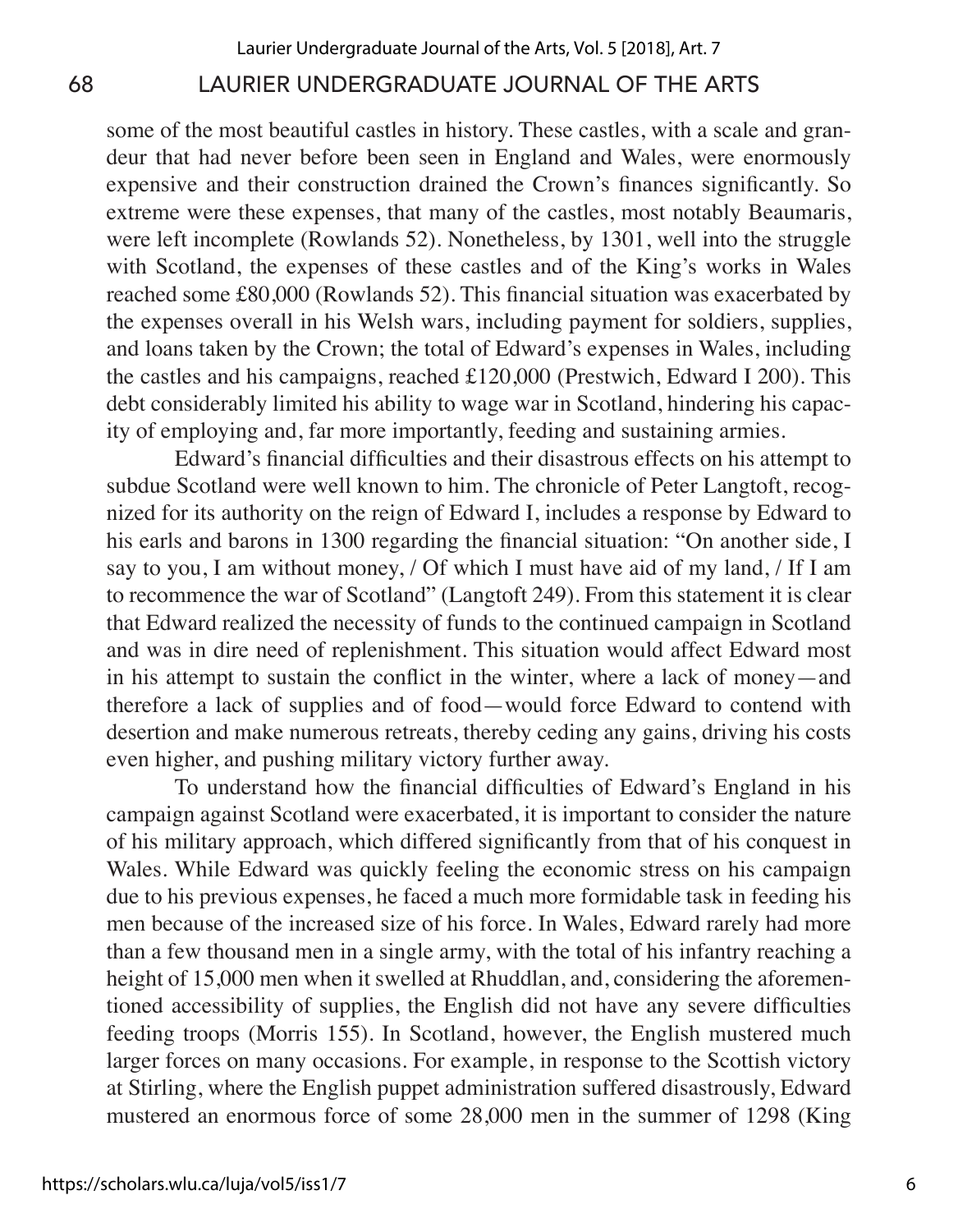and Etty 25). Amassing the resources necessary to supply and maintain this force was extremely difficult, especially on a regime already facing financial stress. While this muster did prove successful at the crucial victory at Falkirk, its funding and supply issue grew quickly out of hand and Edward was forced to cease his expedition until the following winter (King and Etty 25). The Scots recaptured much of what the English had gained, and, when Edward was once again able to raise a fighting force in preparation for the upcoming winter campaign, his muster resulted in a pitiful number of troops, made worse by numerous desertions (King and Etty 25).

This problem of low recruitment and desertion would become a dangerous precedent that was repeated multiple times in Edward's attempt at conquest, occurring almost annually until 1303 (King and Etty 26). After a significant royal campaign in 1300 when Caerlaverock castle was captured and the Scots were defeated, the English army soon deserted and a truce was made (King and Etty 26). Similarly, in 1301, when Edward initiated an attack that captured Bothwell castle with his son, the future Edward II, he again faced widespread desertion after suffering more financial difficulties, resulting in yet another truce (King and Etty 25–26). Andy King and Claire Etty's analysis of the situation perhaps summarizes it best: "Essentially, whenever Edward invaded, the Scots could afford simply to wait until he was forced to go away again" (King and Etty 26). As a result of these repeated desertions, retreats, and re-musterings, Edward's finances were stretched to dangerous extremes, especially considering the enormous expenses necessary to feed, in short order, three large expeditions.

In addition to the financial burdens of upkeep and supply, Edward faced a serious challenge regarding the exhaustion of his soldiers and his people. Wales was only the beginning of Edward's military career as reigning king; by the time the conquest of Scotland came about, the soldiers of England had faced decades of regular warfare. A decade after his conquest of Wales in 1284, Edward went to war with King Philip IV of France over Gascony in 1294, suppressed a significant revolt in Wales in the same year, and began war with the Scots soon after (Prestwich, *Three Edwards* 26). The toll on the soldiers would have been significant, not merely in terms of the deaths and the need to replace casualties, but also of physical exhaustion. This fairly short period of time was choked with several major conflicts, creating an environment of high stress. In similar situations where a people have been subjected to the stress of extended periods of war, substantial detrimental effects can be seen not only in the soldiers but also in the general population, where public emotion is strained and tensions run high. It is difficult to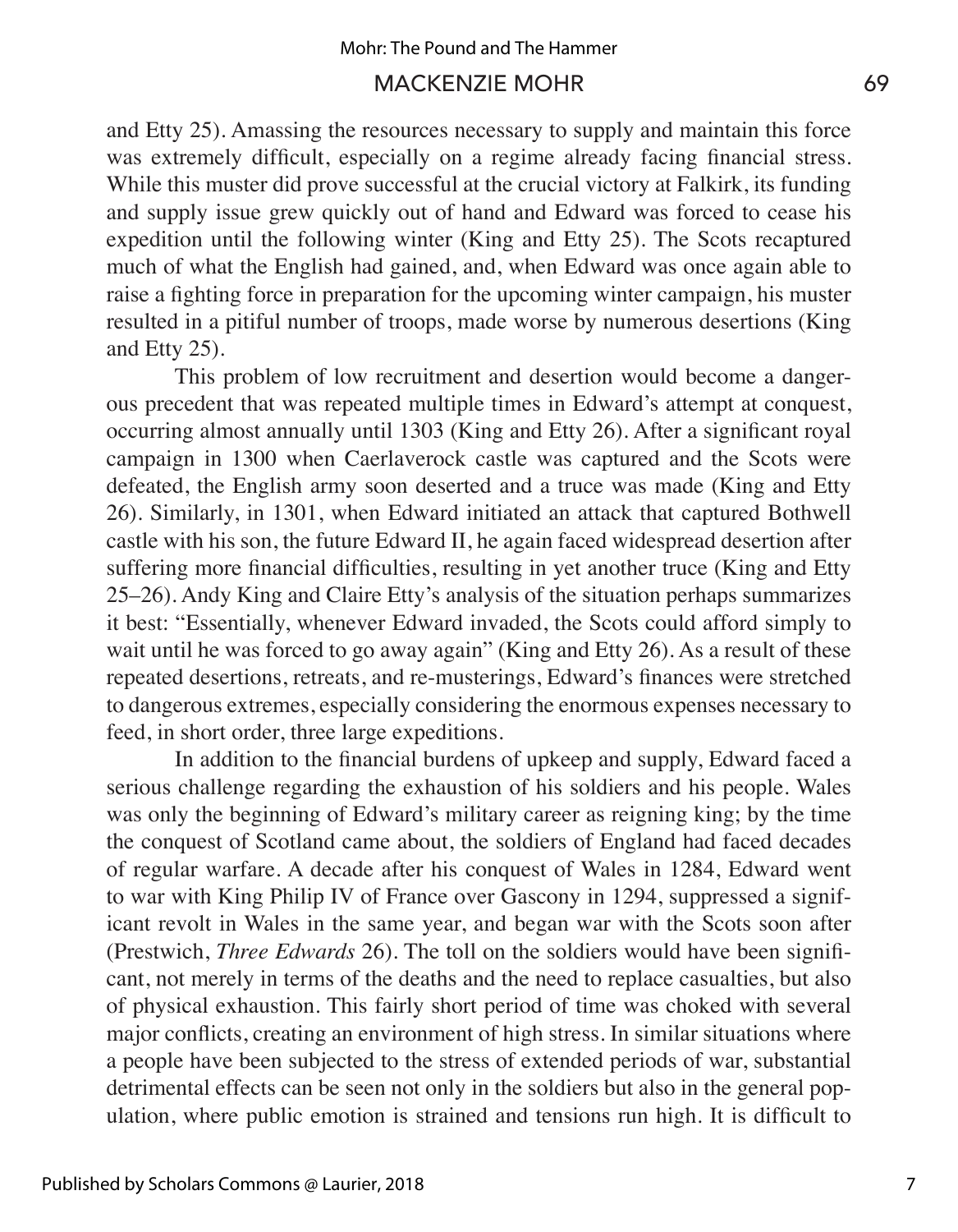imagine that this situation would be any different in the thirteenth century; in fact, the reality that Edward was able to maintain public morale and the degree of support that he did amid such levels of conflict and expenditure is testament in itself to the aptitude of Edward as war-maker and lawgiver.

Adding to the issue of exhausted troops was the continuance of the war over Gascony. Edward was leading a campaign in Flanders against the French when the Scottish rebellion defeated the English puppet administration at Stirling Bridge in September of 1297 (Morris 307). Pressure on Edward in light of the defeat in Scotland would have been significant. In Flanders, he was facing infighting among his men, defeat and desertion on the part of his allies against the French, as well as the threat of rebellion among locals in Flanders (Morris 307). He remained in Flanders to defend Gascony, even after a two-month truce was issued with France, while the earls and barons of England prepared to lead an attack against the Scots (Morris 308–309). In this, Edward's forces were stretched even thinner until a truce of two years over Gascony was issued in early 1298, upon which Edward returned to England and prepared to lead the attack on the Scots (Morris 309). With his forces now consolidated and able to focus solely on the affairs of Scotland, Edward was prepared to assert his rule over the Scots, even given the extent of his financial and logistical difficulties.

Throughout all of the issues Edward faced in Scotland—from a drained treasury to repeated desertion and retreat, alongside complications in feeding and supplying massive forces—it is not difficult to see the difference with regards to his conquest of Wales. However, beyond the vast significance of these events was one final aspect that caused Edward more difficulty in conquering Scotland than Wales: the Scots' level of administrative development. As discussed earlier, Wales was a relatively underdeveloped nation, which greatly hindered Llywelyn's ability to defend himself. Scotland's circumstances were the opposite. Scotland was a well-established and, for the most part, unified kingdom (Morris 242-243). In Wales, many areas that were not exposed to English influence were only just beginning to develop towns (Prestwich, Edward I 171), while Scotland was founding towns and burghs and already modelling itself after the English system (Morris 242–243). Culturally, Scotland's kings and nobles shared much of England's chivalric society (King and Etty 14). By the time of Edward's conquest, Scotland was well recognized by England itself as a civilized nation (Morris 243). Scotland had a well-established idea of law and custom, as can be seen by their language in the Treaty of Birgham with England in the late thirteenth century. This treaty, written in relation to Edward's proposal to marry Margaret, the child heir of King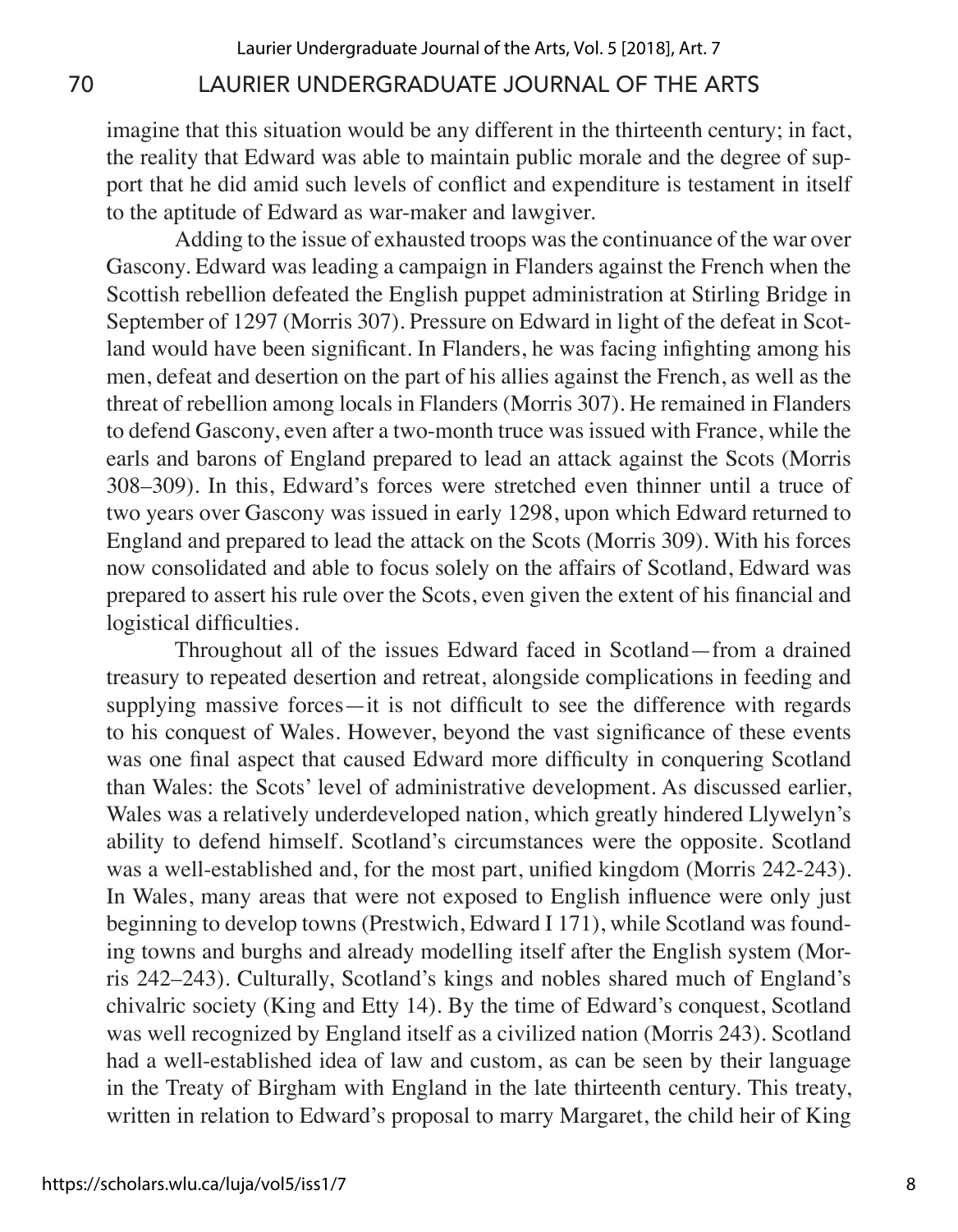Alexander III, to his own son, Edward II, set what the Scottish saw as guarantees against the subversion of their independence to England, ensuring that "the kingdom of Scotland shall remain separate and divided from the kingdom of England" ("Treaty of Birgham" 467). Through this language, it is demonstrated that Scotland's idea of itself, as well as its laws and customs, was well established as separate and independent from England. That Scotland was far more developed than Wales as a society is made clear by these examples.

The effects of this social, political, and cultural development are significant in Edward's attempt to conquer the kingdom of Scotland. The well-established towns and, crucially, the relative unity as a nation under a recognized crown would greatly facilitate the coordination of Scottish lords. Even when without a sitting king—following Balliol's capture, a regency of guardians led the kingdom in his name—the networks of communication and transportation would already have been established and used to the benefit of the Scots' resistance, thus enabling the Scots to more effectively defend and mobilize against Edward (King and Etty  $24 - 25$ ).

Scotland also had a much stronger economy than that of Wales. As previously mentioned, much of Wales still relied on self-sufficiency rather than on a market economy and its currency had limited use. This was not the case in Scotland. The presence of a market economy and a more widespread use of hard currency greatly benefited the Scottish war effort and posed to Edward a much greater challenge of conquest (King and Etty 24–27). As has been demonstrated, the financial and political situation of Scotland was far more highly developed than that of Wales, which made a significant difference in the fortunes of Edward's conquest, and the presence of a unified Scotland rendered it much more difficult to capture than Wales.

In conclusion, the circumstances surrounding Edward I's attempted conquest of Scotland were completely different from those of his success in Wales years earlier. The state of the English Crown had changed dramatically between the two ventures, and this shift was responsible for the difference in outcomes between Wales and Scotland. Knitted inseparably to Edward's success in Wales and military failure in Scotland were the financial states of the three nations. Edward faced Wales with a seemingly infinite wealth of resources that allowed him to conquer the nation outright, but, in Scotland, years of war and castle construction had drained the English Crown's treasury and Edward lacked the resources to sustain a military conquest. Similarly, in Wales, Edward faced an opponent who was far less economically threatening than the one he faced in Scotland. Edward also had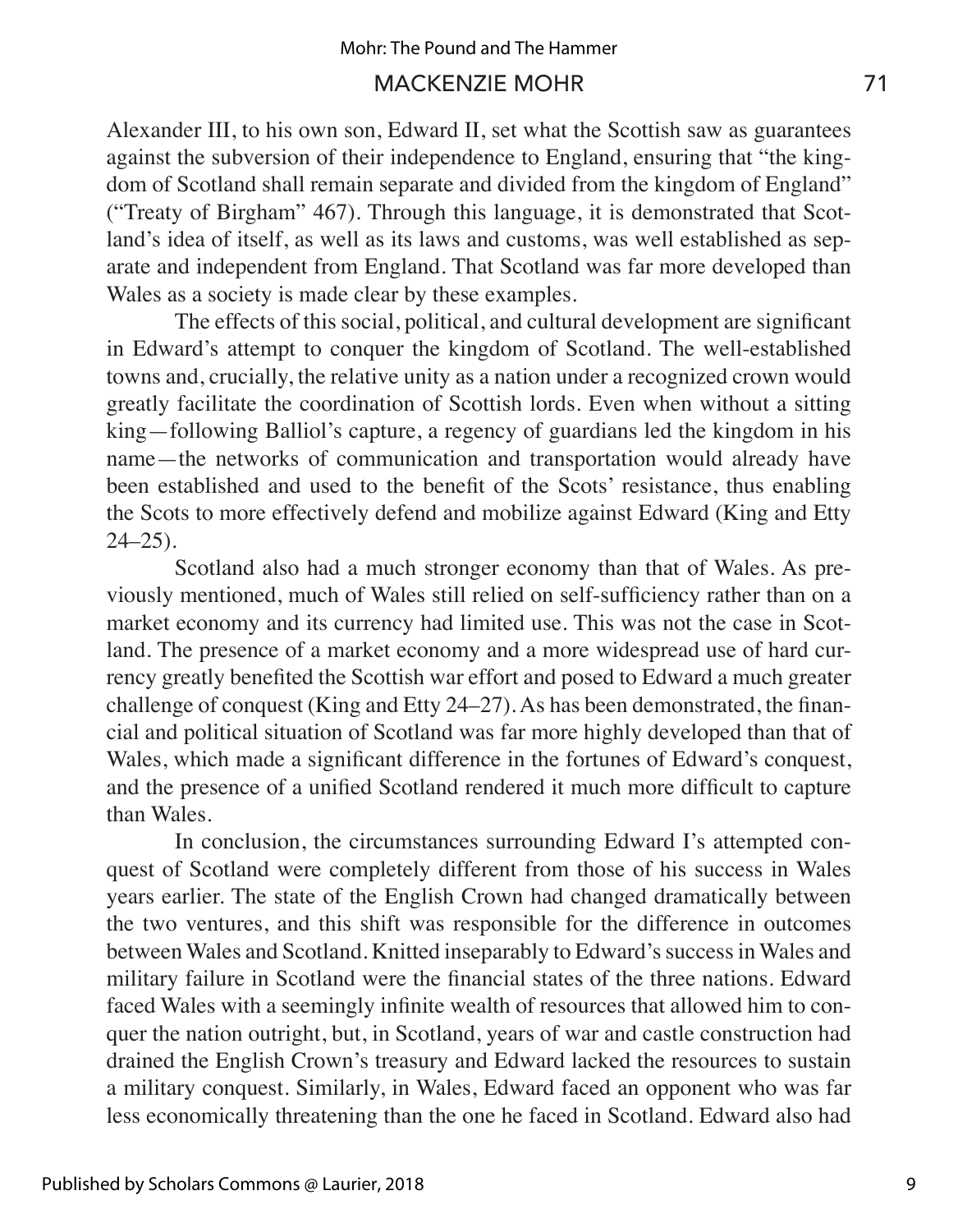the challenge of supplying and feeding his armies in Scotland, where he could not maintain the system of supply lines he made use of in Wales.

Additionally, in Scotland, Edward fought with much larger expeditionary forces, often more than doubling the size of his forces in Wales, which posed a far more serious issue in supplying victuals. The cost of upkeep on these larger forces placed further strain on Edward's finances and caused, on multiple occasions, widespread desertion in the ranks. Come winter, Edward was forced to cede most of his meagre gains in Scotland because of desertion. The English also faced the issue of exhaustion among the troops caused by decades of intense warfare, to a much greater extent than did the Scots.

Finally, the change in circumstances surrounding Edward's conquests was dictated by the type of enemy he fought. In Wales, he found a largely underdeveloped and divided enemy; in Scotland, he encountered the opposite: a united kingdom, well established socially, financially, and culturally. These differences in circumstances surrounding each of his conquests made all of the difference to Edward and had major effects on the wars' outcomes. It was because of this large shift in Edward's financial situation, coupled with the difference in the nations he fought, that he was successful in his conquest of Wales but failed in his attempt to conquer Scotland.

Despite the disparity of Edward's outcomes, it is important to remember that, in the end, he was successful in asserting his rule over both Wales and Scotland, albeit under different circumstances. Edward was and is rightfully famed for his military success and his advancement of English law and politics. For him, war was a necessity, a means to protect what he saw as rightfully his and to expand his power over others. War was not a method of escapist entertainment but a very real and very important part of life. Too often modern society is swept up in its fascination of romanticized medieval war, forgetting that the reality of war was brutal, ugly, and expensive. It was an endeavour that often involved the significant financial commitment of the wealth of an entire kingdom. The real war was regularly fought in the ledger book, making ends meet to fund the mere possibility of changing dominion, borders, and history. In the idealized modern popular culture, the inspiring and heroic scores all too often drown out the reality: the sound of a penny, a pound, or a dollar dictating the course and outcome of warfare.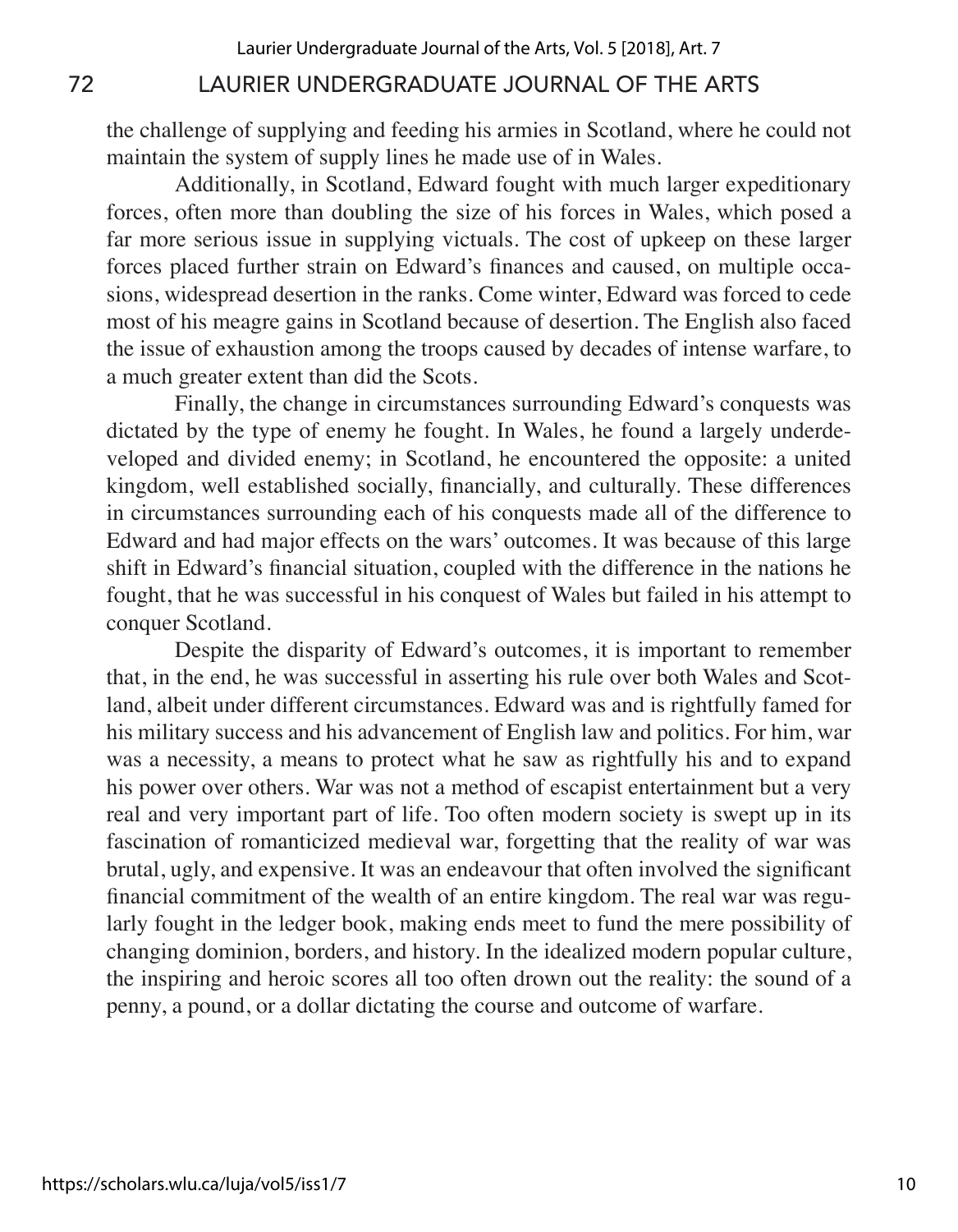### Works Cited

- Davies, R.R. *Conquest, Coexistence, and Change: Wales 1063–1415*. Oxford University Press, 1987.
- King, Andy, and Claire Etty. *England and Scotland, 1286–1603*. Palgrave, 2016.
- Langtoft, Peter. "The Chronicle of Pierre de Langtoft of Bridlington for the years 1297 to 1307." *English Historical Documents*, edited by Harry Rothwell, vol. 3. Eyre & Spottiswoode, 1975, pp. 230–265.

Morris, Marc. *A Great and Terrible King: Edward I and the Forging of Britain*. Hutchinson, 2008.

Prestwich, Michael. *Edward I*. University of California Press, 1988.

Prestwich, Michael. *The Three Edwards*. Weidenfeld and Nicolson, 1980.

- Rowlands, Ifor. "The Edwardian Conquest and its Military Consolidation." *Edward I and Wales*, edited by Trevor Herbert and Gareth Elwyn Jones, University of Wales Press, 1988, pp. 41–72.
- "Statute of Wales (1284), Rhuddlan, Edward 1." *English Historical Documents*, edited by Harry Rothwell, vol. 3, London, Eyre & Spottiswoode, 1975, pp. 422–427.
- "Treaty of Birgham (1290)." *English Historical Documents*, edited by Harry Rothwell, vol. 3, Eyre & Spottiswoode, 1975, pp. 467–468